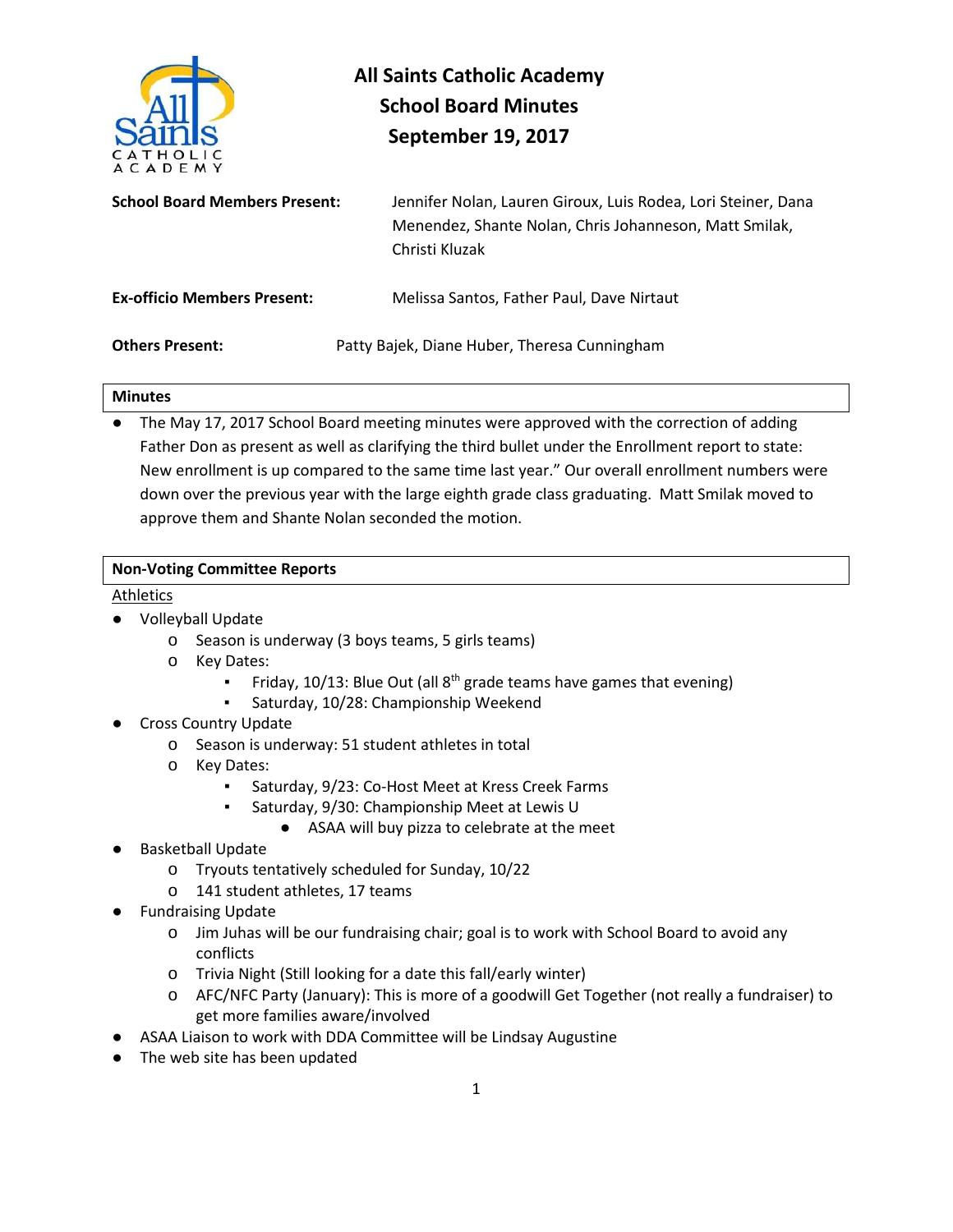● Athlete of the Week has been implemented

# SHPP:

- Overall we have done the following.........
- Discuss events for the year and introduce each committee (at last meeting) about 34 in attendance
- SHPP provided ice cream for Meet & Greet
- SHPP provided refreshments and support for Tears & Cheers event
- Finished & distributed volunteer booklets
	- 1. About 15 to 20 have been returned.
- Working on spread sheeting the volunteers we received back
- Sending emails to the volunteer letting them know we received their form and to the committee head. The committee head can in turn explain in further detail what their group does and how they may be able to help. Currently completed DDA email.
- Worked with Mrs. Wojcik to implement Kindness Rocks & There's only one you project. Rocks have been completed and working on box to house them. To be located outside door 1 behind ASCA bench.
- Working on planning Trunk or Treat Event for October
- Working on planning Booster Thon
- Created & implemented SHPP Facebook page. Currently we are at 58 members out of 350 families and are adding about 3 to 4 a week. This so far has worked out great as we have asked for lunch room & recess volunteers, pushed Box Top promotion as well as Charleston Wrap
- Working on providing office with list of room parents for follow up on Protecting God's Children and back ground check if necessary
- Need directory updated with up to date information (current grade level for students and new students added) We need to be able to reach out to families and ask for help.

#### **Pastor Report –**

No report

# **Principal Report – Melissa Santos**

- Great start of the school year
- Productivity in the office has increased since the implementation of the Welcome Desk and the new Nurse's Office
- The enrollment for the pre-school program has increased; many positive comments; in search of a pre-school assistant
- An article in the Naperville Sun recently about the STEM grant—how public school and private sector have come together; our teachers are excited about the opportunities the grant is providing
- Each school board member has been asked to read the FOCUS packet, the School Board Constitution and the Governance Model
- Committee Work
	- 1. Each committee will use the goal tracker (based on the strategic plan)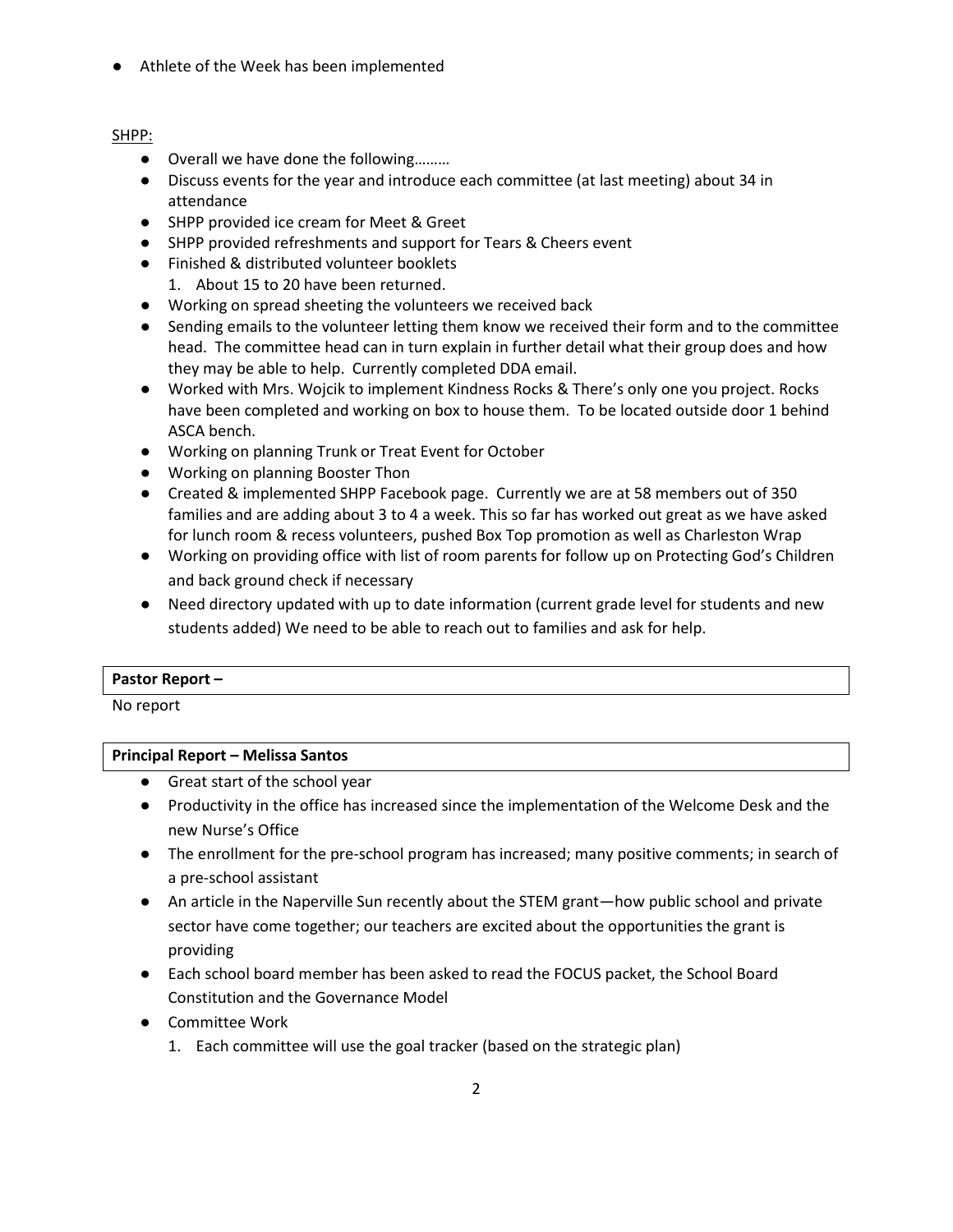- 2. A Catholic Identity Committee is being added (to help improve relationships with the parishes)
- 3. Technology Committee will be tabled for time being; topics from technology will be added to the Education Committee)
- 4. A school board member will lead each of the committees
- 5. Review goals/actions of each of the committees; email Dana with your  $1^{st}$  and  $2^{nd}$  choice of the committee you wish to be a part of
- 6. Each committee will write mission statement and objectives
- 7. All committees will begin meetings in October

# **Voting Committee Reports**

### **Finance** No report

**Education** No report

## Marketing:

- **Spirit Wear.** We continue to work with **Janor Sports** and they will provide 3-4 pop up stores per school year for us. They can't provide us with a permanent online store all year around.
- **Boomer T** was also looked into as a possible vendor, however they only offer 2-3 basic items with only one logo. They also will not do it in combination with any other pop-up stores.
- We are still trying to find a vendor who will work with our needs.
- Athletics is working on their website vendor to try and determine if we can add a yearlong store through that site offering both athletic and traditional items.
- Lindsay contacted **Deb's Embroidery** with regards to a year round on line store and is waiting to hear back from them.
- **JemHedz** will continue to be used to provide shirts onsite at school hosted events. They added a store online for anyone who were unable to get merchandise at Meet and Greet.
- **Janor** sales in the past have been \$200-\$300 dollars from previous stores and this latest store looks like we made \$400-\$450 refund. **JemHedz** last year we received a \$150 this year will be \$160. The money from the rebates will go to athletic fees and needs.
- **Tears and Cheers.** This community building event was a big hit for our preschool and kindergarten families held on Wednesday, August 23. We had more in attendance this year than in past. We had a light breakfast and the event was very nice.
- **Community Building Events.** The community building events that we did last year like Trunk and Treat, Parents Night Out, and the event at Players have now all been moved to SHPP to administer.
- **Christ Our Hope** magazine as we discussed featured our work with the orphanage in Mexico in their July issue. Please see the attached. The article was written by an ASCA graduate Stephanie Snyder. Bishop Conlon read the article and was very moved by the story. He is interested in sending a teacher and a student to visit the orphanage.
- **Volunteer Booklets:** SHPP sent out volunteer booklets. Becoming part of a school board committee was an area of interest.